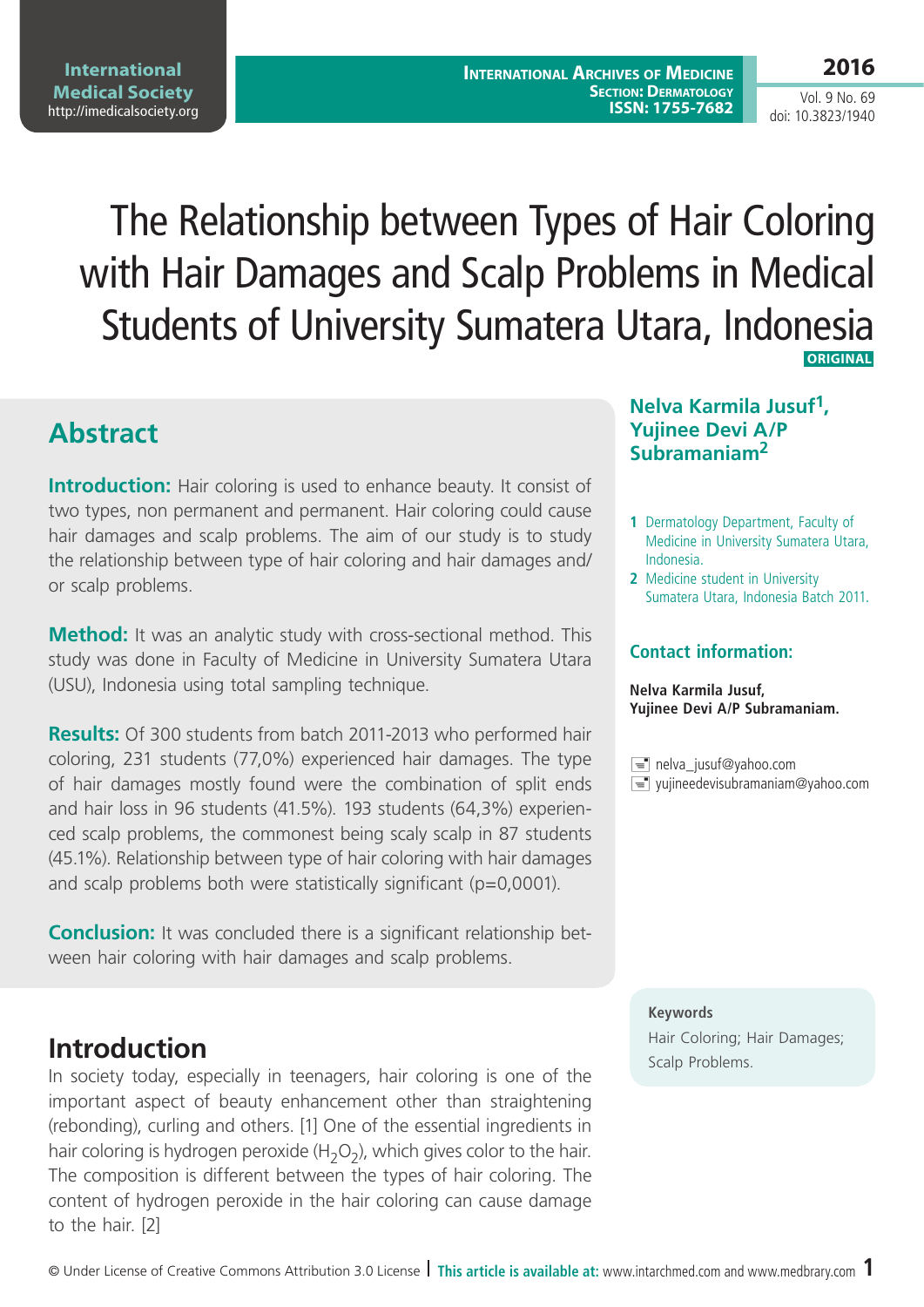**International Archives of Medicine Section: Dermatology ISSN: 1755-7682** **2016**

Vol. 9 No. 69 doi: 10.3823/1940

There are two types of hair coloring, non permanent and permanent. Non permanent hair coloring lasts for less than 6 weeks. An example is temporary hair coloring (temporary) and semi-permanent hair coloring. Non-permanent hair coloring is often used for special occasions, events, parties and Halloween. [3] Permanent hair coloring lasts for more than 6 weeks. Permanent hair coloring contains a developer, or oxidizing agent, and the alkaline ammonia agent. When a color that contain alkaline materials is combined with the developer (usually hydrogen peroxide). [4] Peroxide becomes alkaline and diffuses through the hair fiber, enters the cortex, where the melanin is located. Coloring occurs when the peroxide breaks down the melanin and replace it with a new color. Ammonia opens the hair cuticle so that the color pigment can penetrate deep into the hair shaft. Permanent hair color cannot be washed away, but it may fade. [5]

In the study conducted by Al-Ghamdi in Saudi Arabia (2011) [6], the type of hair coloring commonly used was permanent hair coloring; without performing an allergy test before coloring. Hair coloring can cause side effects due to changes in the structure of the hair; causing it to be dull, dry, brittle, suffer split ends, and eventually hair loss. Similarly, on the scalp, hair coloring can cause damage resulting in scaly scalp, dry, itchy, and so on. [7]

### **Method**

This was an analytical study with cross-sectional sample of 300 female students at the Faculty of Medicine in USU, Indonesia who performed hair coloring. This study was conducted using total sampling. Respondents qualified the criteria of inclusions such as performance of hair coloring less than 6 months and acceptance of informed consent and criteria of exclusions such as who did straightening and or curling within 6 months, who suffered from high fever in 6 months, and who suffering from chronic diseases such as cancer, diabetes and systemic lupus erythematosus. Each respondent filled out a questionnaire containing 16 questions relating to the type of hair coloring, hair damages and scalp problems due to hair coloring. Analysis of the research employed the chi-square test. [8] Statistical significance was set of a prior at p<0.05.

### **Results**

**Table 1** shows about the relationship between types of hair coloring with hair damages. **Table 2** shows about the relationship between types of hair coloring with scalp problems. Statistical analysis shows a significant relationship between type of hair coloring with hair damages (p=0.0001) and scalp problems (p=0.0001). **Table 3** shows about the types of hair damages among students who perform hair coloring with majority of split ends and hair loss (41.5%). **Table 4** shows about the types of scalp problems with majority of scaly scalp (45.1%) among the students.

|  | <b>Table 1.</b> Relationship between Type of Hair Coloring |  |
|--|------------------------------------------------------------|--|
|  | with Hair damages.                                         |  |

|                                        | <b>Hair damages</b>     |               |          |               | <b>Total</b> |               |
|----------------------------------------|-------------------------|---------------|----------|---------------|--------------|---------------|
| <b>Type of</b><br><b>Hair Coloring</b> | Negative                |               | Positive |               |              |               |
|                                        | $\overline{\mathsf{n}}$ | $\frac{0}{0}$ | N        | $\frac{0}{0}$ | n            | $\frac{0}{0}$ |
| Non permanent                          | 55                      | 18.3          | 100      | 33.3          | 155          | 51.7          |
| Permanent                              | 14                      | 4.7           | 131      | 43.7          | 145          | 48.3          |
| Total                                  | 69                      | 23.0          | 231      | 77.0          | 300          | 100.0         |
| df: $1, p=0,0001$ .                    |                         |               |          |               |              |               |

**Table 2.** Relationship between Type of Hair Coloring with Scalp problems.

|                                        | <b>Scalp problems</b> |               |          |               | <b>Total</b> |               |
|----------------------------------------|-----------------------|---------------|----------|---------------|--------------|---------------|
| <b>Type of</b><br><b>Hair Coloring</b> | <b>Negative</b>       |               | Positive |               |              |               |
|                                        | $\overline{n}$        | $\frac{0}{0}$ | N        | $\frac{0}{0}$ | n            | $\frac{0}{0}$ |
| Non permanent                          | 83                    | 27.7          | 72       | 74.0          | 155          | 51.7          |
| Permanent                              | 24                    | 8.0           | 121      | 40.3          | 145          | 48.3          |
| Total                                  | 107                   | 35.7          | 193      | 64.3          | 300          | 100.0         |
| df: $1, p=0,0001$ .                    |                       |               |          |               |              |               |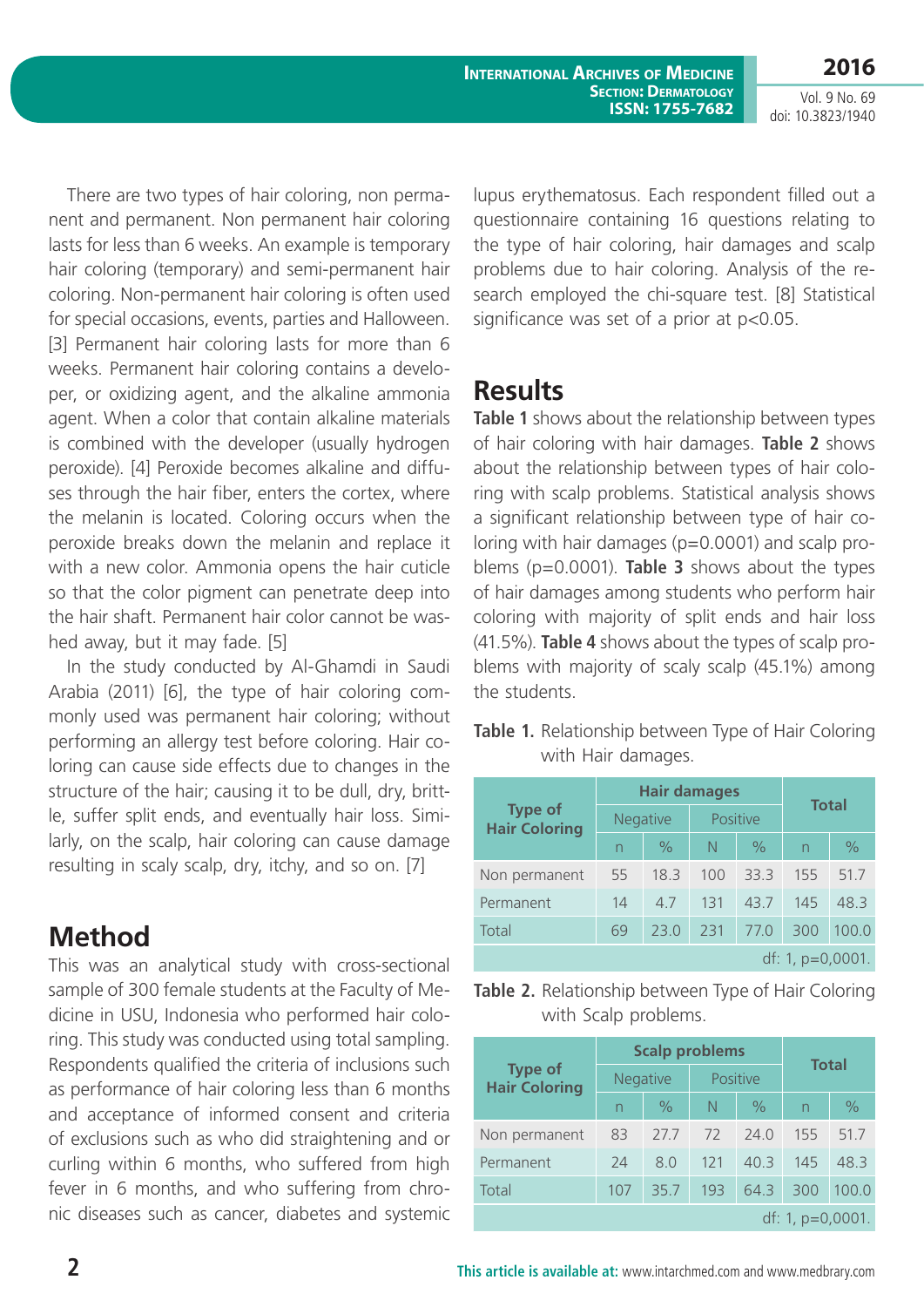Vol. 9 No. 69 doi: 10.3823/1940

**2016**

**Table 3.** Type of Hair damages.

| No            | <b>Type of Hair damages</b> | <b>Total</b>   | <b>Percentage</b><br>(%) |
|---------------|-----------------------------|----------------|--------------------------|
| 1             | Dull hair                   | $\overline{2}$ | 0.9                      |
| $\mathcal{P}$ | Dull hair and dry hair      | 6              | 2.6                      |
| 3             | Dull hair and split ends    | 16             | 6.9                      |
| 4             | Dry hair and split ends     | 44             | 19.0                     |
| 5             | Brittle hair                | $\mathcal{P}$  | 0.9                      |
| 6             | Brittle hair and split ends | 36             | 15.6                     |
| 7             | Split ends                  | 8              | 3.5                      |
| 8             | Split ends and hair loss    | 96             | 41.5                     |
| $\mathsf{Q}$  | Hair loss                   | 21             | 9.1                      |
|               | Total                       | 231            | 100.0                    |

**Table 4.** Type of Scalp problems.

| <b>No</b>      | <b>Type of Scalp problems</b>           | <b>Total</b> | <b>Percentage</b><br>(9/0) |
|----------------|-----------------------------------------|--------------|----------------------------|
| $\mathbf{1}$   | <b>Itchiness</b>                        | 10           | 5.2                        |
| $\overline{2}$ | Itching and burning and scaly<br>scalp  | 17           | 8.8                        |
| 3              | Itching and scaly scalp                 | 50           | 25.9                       |
| $\overline{4}$ | Itching and scaly scalp and<br>reddish  | 10           | 5.2                        |
| 5              | Itching and scaly scalp and<br>swelling | 2            | 1.0                        |
| 6              | Itching and scaly scalp and<br>injuries | 1            | 0.5                        |
| 7              | Scaly scalp                             | 87           | 45.1                       |
| 8              | Scaly scalp and reddish                 | 11           | 5.7                        |
| 9              | Scaly scalp and redness and<br>swelling | 3            | 1.6                        |
| 10             | Scaly scalp and injuries                | 2            | 1.0                        |
|                | Total                                   | 193          | 100.0                      |

### **Discussion**

This study conducted at the Faculty of Medicine in USU, Indonesia which found 300 respondents had performed hair coloring from batch 2011 to 2013. Hair plays an important role in human life as the crown of pride of women and men. [9] Other than hair coloring, hair styling such as hair straightening, curling and so on also have been performed by youngsters to modify their appearance. [10] In the previous study conducted by Aainaa & Jusuf (2013), there was a significant relationship between hair straightening and curling with hair damage. [11]

In this study, total of 155 respondents (51.7%) did non permanent hair coloring and 145 respondents (48.3%) did permanent hair coloring. The permanent hair coloring composed in alkaline solutions in order to facilitate the penetration of chemicals pass through the cuticle. [12]

**Table 1** shows that 100 respondents who did non permanent hair coloring and 131 respondents who did permanent hair coloring had experienced hair damages. From the results of statistical analysis with chi-square test, the  $p = 0.0001$  showed there is a significant relationship ( $p$  <0.05) between the type of hair coloring with hair damages. It shows the type of hair coloring can cause side effects, because the substance used in hair coloring damages the cuticle layer that protects the hair. [13]

In **table 2**, we found 72 respondents who did non permanent hair coloring and 121 respondents who did permanent hair coloring experienced scalp problems. From the results of statistical analysis with chi-square test, the  $p = 0.0001$  showed there is a significant relationship ( $p$  <0.05) between the type of hair coloring with scalp problems. It shows the type of hair coloring can cause side effects, because the substance used in hair coloring can cause problems such as allergic reactions and irritations on the scalp. [14]

In **table 3**, 231 respondents (77.0%) experienced hair damages. In this study, types of hair damages mostly suffered by the respondents are the combinations of split ends and hair loss in 96 respondents (41.5%). Chemicals such as ammonia, hydrogen peroxide, aniline contained in the hair coloring process can cause damage to the hair as the hair dull, dry hair, hair loss, split ends and brittle hair. [15]

In **table 4**, we found 193 respondents (64.3%) experienced scalp problems from 300 respondents. In